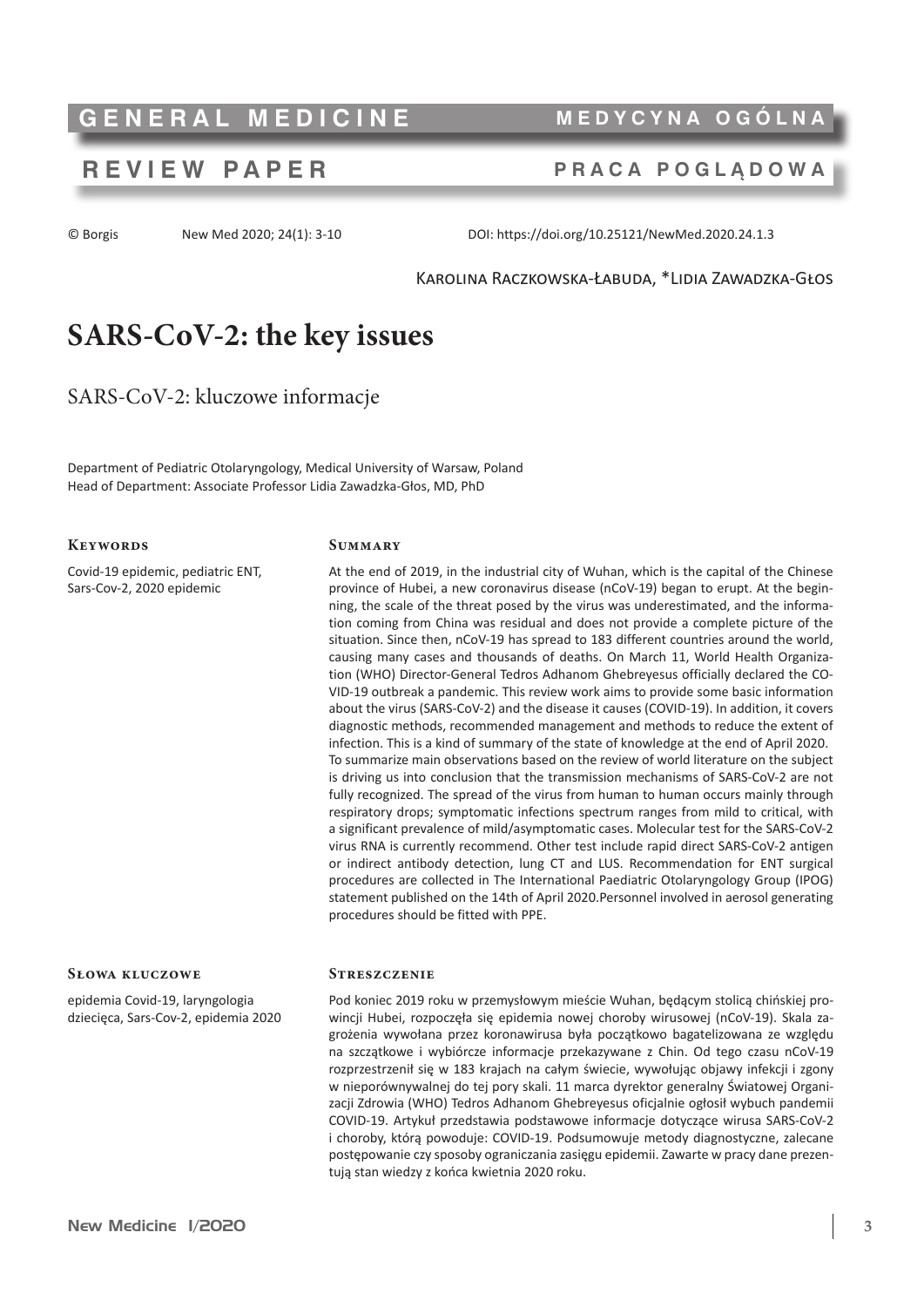Przegląd dostępnej literatury światowej skłania do wniosku, że mechanizmy przenoszenia SARS-CoV-2 nie zostały w pełni poznane, a rozprzestrzenianie się wirusa pomiędzy ludźmi odbywa się głównie drogą kropelkową. Spektrum objawów zakażeń waha się od łagodnych do krytycznych, ze znaczną przewagą występowania przypadków łagodnych/ bezobjawowych. Obecnie rekomendowaną metodą diagnostyczną jest molekularny test wykrywający obecność RNA wirusa SARS-CoV-2. Inne, dostępne testy (tzw. szybkie) obejmują metody bezpośrednie – wykrycie antygenu SARS-CoV-2, lub pośrednie – wykrycie swoistych przeciwciał. Oddziały SOR mogą przybliżyć rozpoznanie za pomocą TK płuc lub LUS. Wykazano, że personel obecny przy zabiegach o podwyższonym ryzyku emisji aerozoli powinien być bezwzględnie wyposażony w profesjonalne środki ochrony indywidualnej (ŚOI). Zalecenia dotyczące procedur chirurgicznych laryngologii dziecięcej zawarte zostały w opracowaniu Międzynarodowej Grupy Otolaryngologii Pediatrycznej (IPOG) opublikowanym 14 kwietnia 2020 roku.

#### **INTRODUCTION**

An outbreak of a novel coronavirus disease-19 (nCoV-19) infection began at the end of 2019 in Wuhan, a city in the Hubei Province of China (1). Since then, nCoV-19 spread in 183 different countries in the world, causing 2'899'833 cases and confirmed 203'055 deaths (as of April 25<sup>th</sup>, 2020 https:// gisanddata.maps.arcgis.com/apps/opsdashboard/index. html#/bda7594740fd40299423467b48e9ecf6). The virus is now known as the severe acute respiratory syndrome coronavirus 2 (SARS-CoV-2) previously, it was referred to as 2019-nCoV. The disease it causes is called coronavirus disease 2019 (COVID-19).

On March 11, World Health Organization (WHO) Director-General Tedros Adhanom Ghebreyesus officially declared the COVID-19 outbreak a pandemic (2). Worldwide public health groups have issued recommendations for preventing, diagnosing and treating the illness. This article will discuss the epidemiology, clinical features, diagnosis, management, and prevention of COVID-19.

#### **Discussion**

#### **Epidemiology**

 Because information on the transmissibility of COVID-19 is not fully documented and confirmed, understanding of the transmission risk is incomplete. It is known that nowadays person-to-person spread of SARS-CoV-2 is thought to occur mainly via respiratory droplets, resembling the spread of influenza. Virus can infect another person when infected human coughs, sneezes, or talks via droplets having direct contact with the mucous membranes. Another fact is that human coronaviruses can remain infectious on surfaces for a number of days (3). In advance, transmission of COVID-19 from aerosol and other surfaces is possible (3, 4). It is also known that one key mechanism of transmission can be through self-inoculation from contaminated surfaces(e.g., through failure to observe proper hand hygiene and frequent face touching that is an unconscious common behavior). The confirmation that hands are the reason of auto-contamination may be found inter alia at the Yen Lee

Angele Kwok's work. Together with colleagues looked at behavioral characteristics involving medical students at the University of New South Wales in a longitudinal observational study, which was published in the February 1, 2015 issue of the American Journal of Infection Control (5). Researchers assessed face-touching behavior as a potential for virus transmission and self-inoculation. The study showed that, on average, of 26 students, each touched their face 23×/h. Of all face touches, 44% (1024/2346) involved contact with a mucous membrane whereas 56% (1322/2346) of contacts involved nonmucosal areas. Of mucous membrane touches observed, 36% (372/1024) involved the mouth, 31% (318/1024) involved the nose, 27% (273/1024) involved the eyes, and 6% (61/1024) were a combination of these regions.

Taking under consideration presence of SARS-CoV-2 in specimens obtained from sites other than the nasopharyngeal swab (which is the routine method used to confirm clinical diagnosis of COVID-19) the conclusion is that 93% positive samples for live virus were at bronchoalveolar lavage fluid, 72% in sputum, 63% in nasal swabs, 46% in fibrobronchoscope brush biopsy, 32% in pharyngeal swabs, 29% in feces, 1% in blood, and 0 in urine. These results suggest that SARS-CoV-2 may be transmitted via the fecal route. Data were obtained from January 1 through February 17, 2020 at 3 hospitals in the Hubei and Shandong provinces and Beijing, China, with 1070 specimens collected from 205 infected patients (6).

Taking those data together, Kampf et al. concluded that studies looking at decontamination are the key one. They reviewed 22 studies examining the use of biocidal agents as chemical disinfection to inactivate the virus. Again, the researchers confirmed that both SARS and MERS can remain on metal, glass, and plastic for up to 9 days and showed that surface disinfection with solutions such as 62 to 71% ethanol, 0.5% hydrogen peroxide, or 0.1% sodium hypochlorite within one minute can eradicate the presence of the virus. Other biocidal agents such as 0.05 to 0.2% benzalkonium chloride or 0.02% chlorhexidine digluconate were shown to be less effective (7).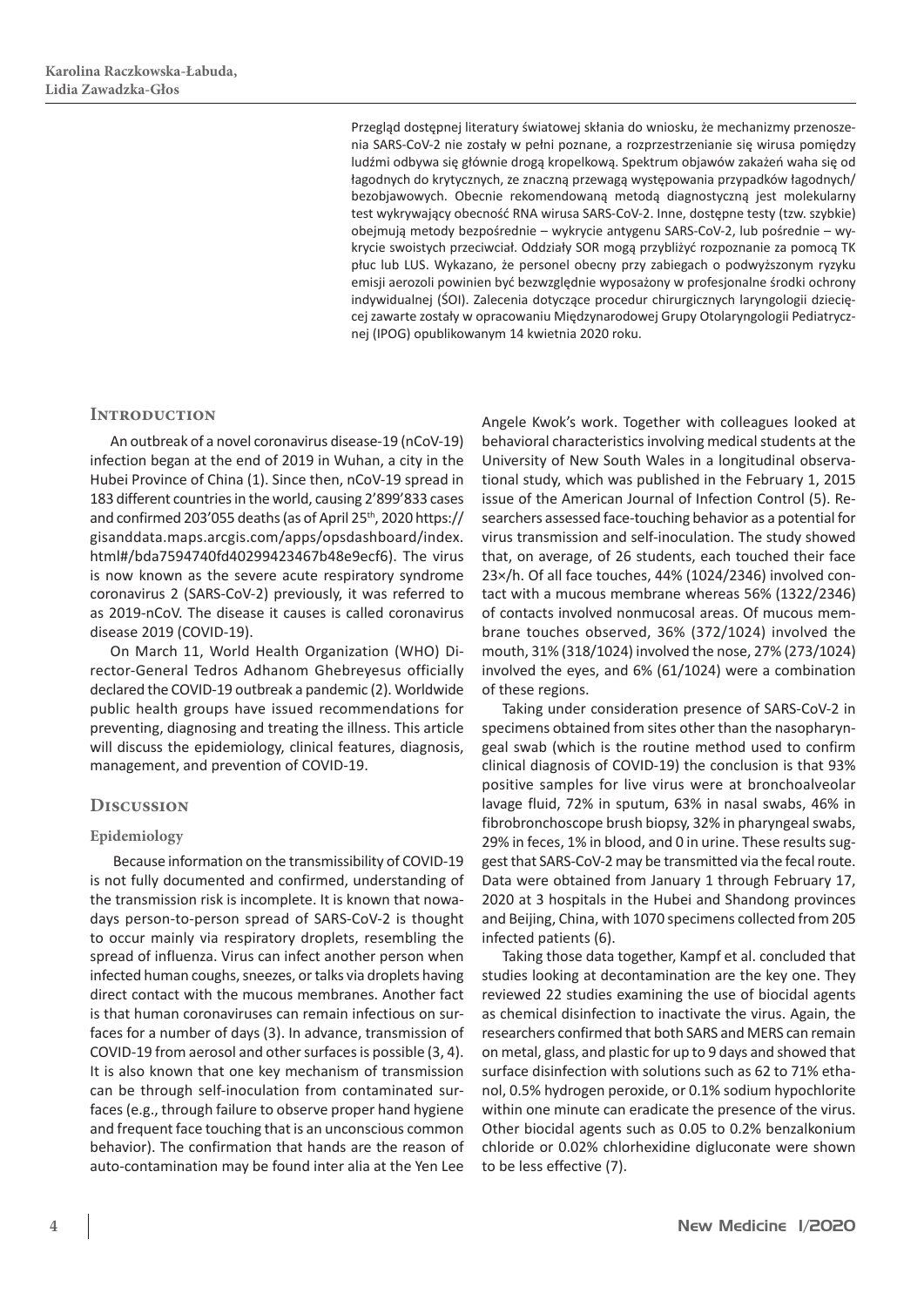#### **Clinical features**

 The incubation period of COVID-19 infection continues approximately 5.2 days (8). The period from the onset of COVID-19 symptoms to death is dependent on the age of the patient and status of the patient's immune system and ranged from 6 to 41 days with a median of 14 days (9). It is statistically shorter among patients > 70-years old compared with those under the age of 70 (9). Major initial symptoms of COVID-19 include fever, cough, anosmia/hyposmia, muscular soreness and dyspnea. Some patients showed atypical symptoms, such as diarrhea, vomiting, sputum production, headache, haemoptysis, diarrhoea, and lymphopenia (10-12). However, the clinical phenotype is confounded by the fact that 25.2% patients had at least one other underlying medical condition (13-16).

Data collected in China revealed that during the first and second phase of the epidemic patients were older, more likely to be male, and likely to have exposure to the seafood market. Clinically, they had more bilateral patchy shadows, or ground glass opacity in the lungs (11, 13, 14). Nowadays it is obvious that virus infection is not selective in age. It was reported even in a 1-month-old infant (17-19). The current statistical summaries show that out of 44 672 confirmed cases, 77.8% are between 30 and 69 years old and 51.4% are male (17). The spectrum of symptomatic infection ranges from mild to critical; most infections are not severe (11, 13, 14, 16). Based on the report of the Chinese Center for Disease Control and Prevention that included over 44,500 confirmed infections with an estimation of disease severity (20): Mild (no or mild pneumonia) was reported in 81%; Severe disease (e.g., with dyspnea, hypoxia, or > 50% lung involvement on imaging within 24 to 48 hours) was reported in 14%; Critical disease (e.g., with respiratory failure, shock, or multiorgan dysfunction) was reported in 5%. Disclosed overall case fatality rate was 2.3%; no deaths were reported among noncritical cases.

For the time being, there is no evidence for intrauterine infection by vertical transmission in women who developed COVID-19 during late pregnancy and no evidence that pregnant women are more susceptible compared with other adult patients (21).

Although currently the number of new infections is decreasing, the COVID-19 epidemic is still ongoing. Knowledge of SARS-CoV-2 is systematically improved.

#### **Diagnosis**

 As reflected in the EU recommendations (22), accurate and timely COVID-19 laboratory testing is the key issue of the management of COVID-19 for supporting decisions on infection control strategies, slowing down the pandemic and detecting asymptomatic cases that could spread the virus further if not isolated. Global testing is essential for COVID-19 control. Molecular tests which detect the SARS-CoV-2 virus RNA are currently recommend (22). The specimens should be collected from both the upper respiratory tract (naso- and oropharyngeal samples) and lower respiratory tract such as bronchoalveolar lavage (firstly), endotracheal aspirate, or expectorated sputum. The BAL samples should only be possessed from mechanically ventilated patients (22, 23). Those samples require storage at 4°C. Amplification of the genetic material is through a reverse polymerase chain reaction (RT-PCR). Test should be repeated for verification if it was positive and further due to evaluate for viral clearance prior to patient being released from observation (23). However, these tests require multiple reagents, well-equipped laboratory facilities and highly skilled technologists. Currently, supply shortages and infrastructure restrictions are limiting testing capacity. Therefore, rapid antigen tests for COVID-19 are thought to be solution for decrease the pressure on laboratories and expand testing capacity to meet the most urgent medical and public health needs. Rapid tests are qualitative or semiquantitative in vitro diagnostics (IVDs) which involve nonautomated procedures(24). These tests take around 10-30 minutes in order to get a result (compared with 4 hours to 3 days for molecular tests, especially if samples must be transported to a distant testing laboratory). Additionally, rapid tests are relatively simple to perform and interpret. There are two types of COVID-19 rapid tests currently in use: direct SARS-CoV-2 antigen detection and indirect antibody detection tests (25). Unfortunately, even these tools are insufficient for medical needs. Therefore, radiologist came with help determining COVID-19 possible CT patterns. According to Yan and Liming (26), CT has a low rate of missed diagnosis of COVID-19 (3.9%, 2/51) and thus may be useful as a standard method for the diagnosis of COVID-19. Ai et al. concluded that chest CT may be used as a primary tool for detecting COVID-19 in epidemic areas (27) and Fang et al. reported CT findings of pneumonia in 50 of 51 patients with RT-PCR–proven COVID-19 (28). These publications present sensitivity for the diagnosis of COVID-19 reported as 98 and 97%, respectively (26-28). The authors underlined the fact that CT findings were positive for viral infection before laboratory results in 37 of 53 (69.8%) patients(26). Groundglass opacity (GGO) and consolidation are two main signs of COVID-19 lesions on CT images(26-28). Together, researchers of these publications, promoted the conclusion that the above observations in the CT imagining should induce radiologists to suggest COVID-19 as a possible diagnosis(26-29). On the other hand, all the CT features seen on the initial chest CT examinations of patients with COVID-19 such as GGO, consolidation, interlobular septal thickening, vascular enlargement, air bronchogram sign, and air trapping – are similar to the CT features of SARS and MERS and viruses from a different family, such as adenovirus (26). Consequently, positive CT results are only believable if the pretest probability of COVID-19 is high. But every time CT imaging suggests a viral infection, patients with suspected disease can be isolated and treated in time so that the management of patients will be optimized (26, 30).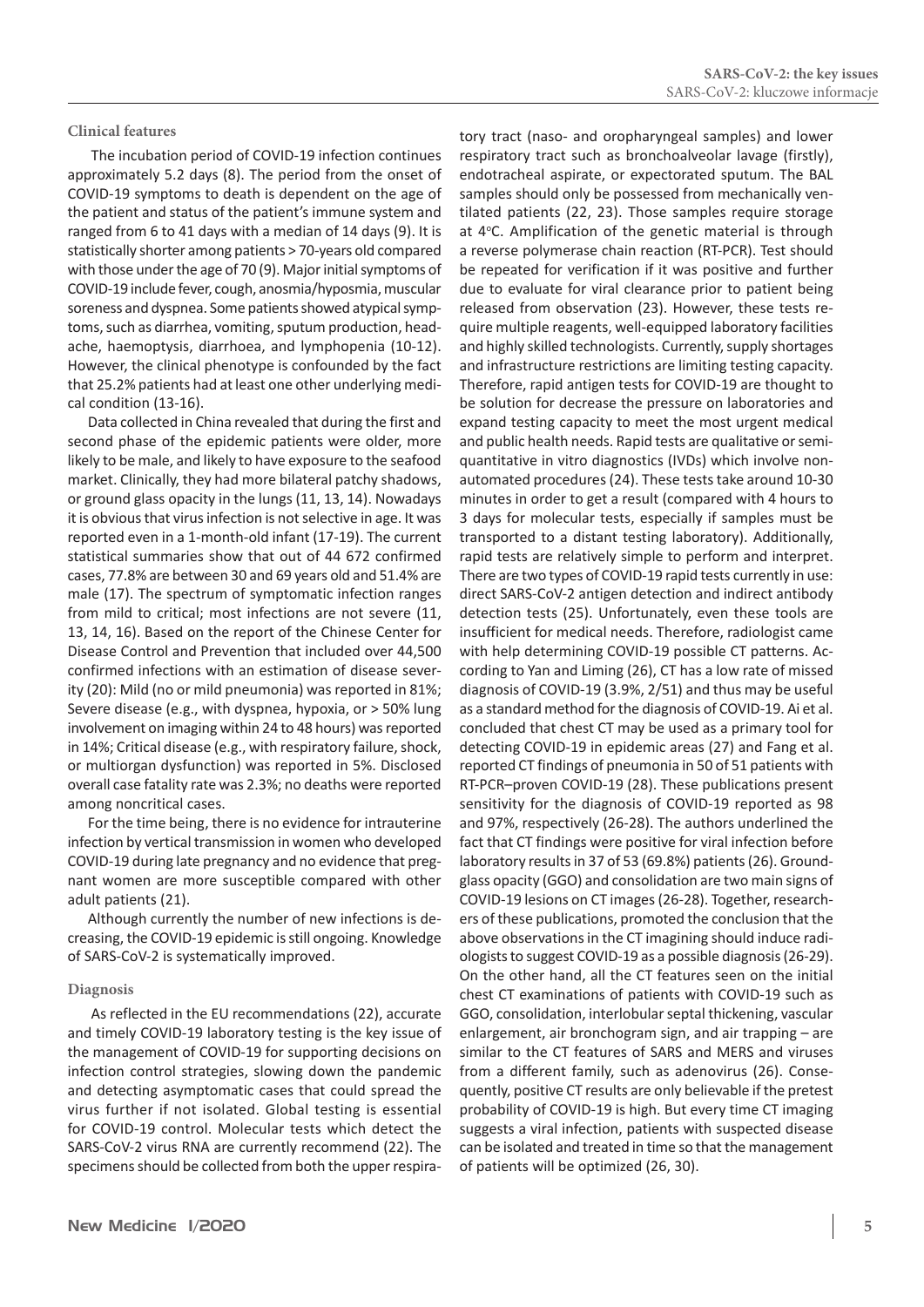Currently, the main focus is on the search for a fast, sensitive and safe COVID-19 diagnostic method. So far, the standard method involves doing an objective examination and carrying out radiological tests, such as chest radiography or chest CT. This means that the possibility of contamination of the medical devices and nosocomial spreading of the virus is undisputed. There is a huge risk of spreading COVID-19 over healthcare workers (among doctor, nurses, radiology technicians, cleaning stuff, etc.) and already hospitalized patients who have a higher risk of developing severe ARDS. Lung Ultrasound (LUS) can identify changes in the physical state of superficial lung tissue that correlates histopathologic findings and can be identified on CT but remain hidden in a large percentage of chest radiographs (31, 32). Since CT scanning is often not available in emergency departments, the use of ultrasound is now essential in the safe management of the COVID-19 outbreaks. Examination with LUS at Emergency Department can be executed by doctor with only one companion thereby reducing the number of people potentially infected (34). It should also not be underestimated that, in experimental models of ARDS, LUS has proved capable of detecting lung lesions before the development of hypoxemia (32).

Poggiali independently of Soldati et al. (32, 33) strongly suggest diagnostic accuracy of LUS and recommend it in the following situations:

- triage (pneumonia/non‐pneumonia) of symptomatic patients at home as well as in the prehospital phase,
- diagnostic suspicion and awareness in the emergency department setting,
- prognostic stratification and monitoring of patients with pneumonia on the basis of the extension of specific patterns and their evolution toward the consolidation phase in the emergency department setting,
- treatment of intensive care unit patients with regard to ventilation and weaning,
- monitoring the effect of therapeutic measures (antiviral or others),
- reducing the number of health care professionals exposed during patient stratification (a single clinician would be necessary to perform an objective medical examination and imaging investigation directly at the patient's bed) (32).

#### **Management**

 Some patients with suspected or confirmed and documented COVID-19 suffer or may suffer (due belonging of a high-risk group) a more serious illness and require hospital care. The treatment of such patients is to ensure adequate infection control with professional treatment of the underlying disease. Therefore international groups of pediatric ENT surgeons have developed guidelines to organize and

bring together all necessary procedures in one document. The International Paediatric Otolaryngology Group (IPOG) in a document of 14th of April 2020 presented number of recommendations from various academic centers from different countries (35-45). The closest to Polish reality seem to be the indications of British Association for Pediatric Otolaryngology (BAPO). According to it, most paediatric laryngological diseases do not pose a serious threat to life and health if their treatment is postponed by 3 months, therefore operating clinics and outpatient clinics should postpone the planned treatment in those situations. Diseases that do not meet this condition, including rapidly enlarging neck masses, must be recognized and treated immediately.

The management of obstructive sleep apnea associated with adenotonsillary hypertrophy is most controversial. It was found that as a general rule, adenotonsillectomy should be delayed. The only exception is when postponed surgery may result in irreversible cardiopulmonary complications or require intubation. Full AGP-PPE precautions should be taken during surgery.

Given the above observations and the fact that the hospital's performance is approaching its limits before the collapse, crisis management should aim to minimize patient admission and risk of harm at the same time. In the IPOG guidelines for individual surgical procedures we find.

#### **Foreign bodies**

The presence of button batteries remains absolutely critical and requires surgical intervention. Just like ingested foreign bodies causing dysphagia. In other cases, foreign bodies in the ear, nose and throat should be treated conservatively. If there is a risk of a significant airway obstruction or if postponement of the intervention can cause longterm consequences (e.g. for acute objects), urgent surgery is recommended. In children with positive anamnesis for foreign body aspiration to the airway, in the absence of stridor, dyspnea or radiological markers, wait and watch strategy with CXR repetition is recommended.

#### **Periorbital abscess**

An external approach is recommended where vision is at risk and where the conservative measures have failed.

#### **Fractured nose**

If there is no hematoma of the nasal septum, it is recommended not to proceed reposition of the nasal bone.

#### **Acute mastoiditis**

Acute mastoiditis should be treated conservatively. If necessary, needle aspiration of the subperiosteal abscess should be taken under consideration. Diagnostic CT scans should be performed only when the symptoms progress despite conservative management. Intracranial complications should not be treated with a ventilation tube. If the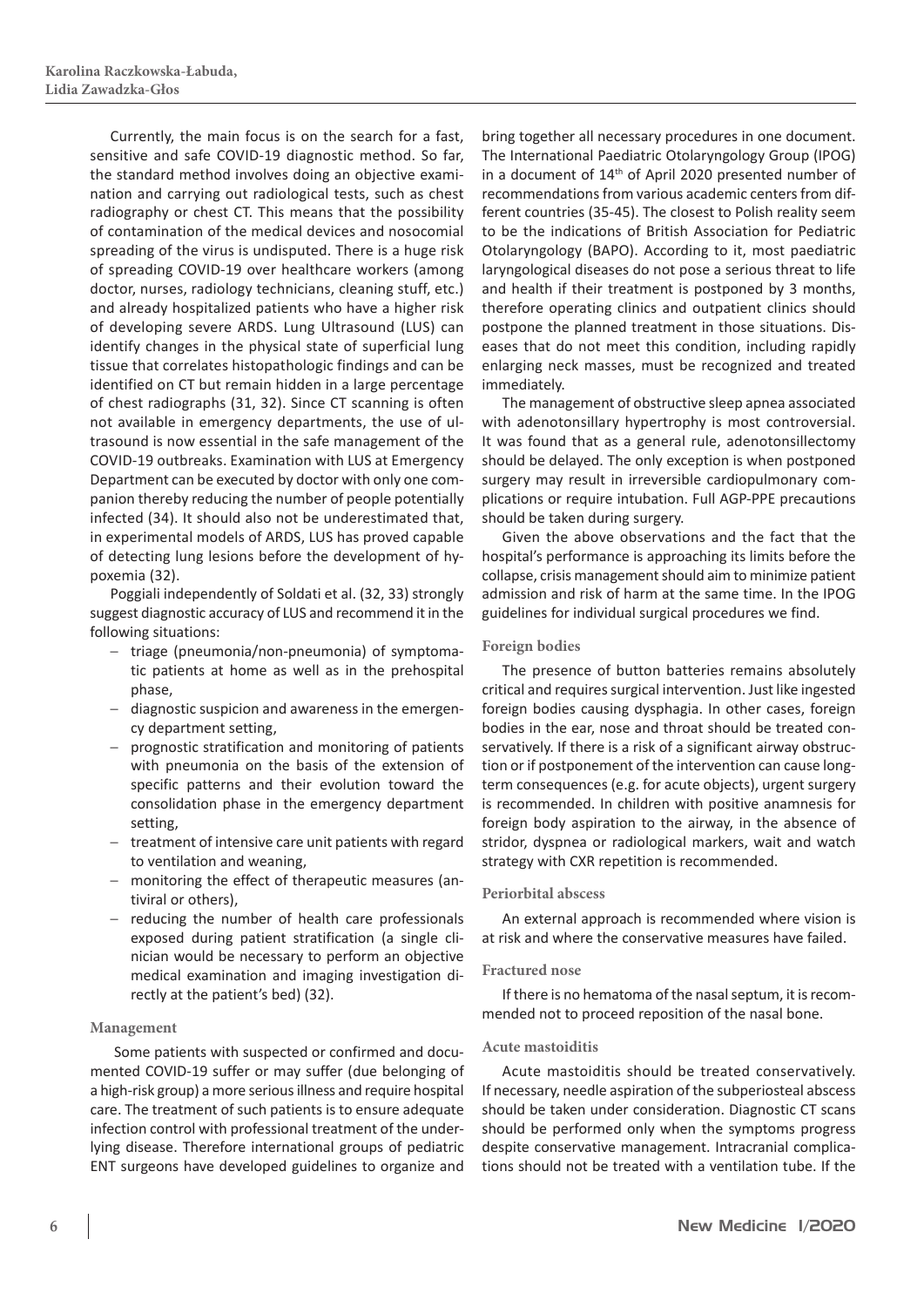operation is necessary due to life-threatening complications, the use of the drill should be abandoned and the patient should be absolutely verified for COVID-19.

#### **Neck abscess**

Infective cervical masses should be managed as outpatient as possible. Progressively augmentation of the cervical or retropharyngeal collections may require surgical treatment with full personal protective equipment (PPE).

#### **Airway compromise**

Inevitably, a small number of children will require urgent endoscopic airway assessment. In case of infectious diseases, conservative management and therapies based on anti-reflux drugs and oral steroids are recommended.

#### **Tracheostomy**

Nowadays, a planned tracheostomy should be avoided. Inevitably, tracheostomy should be performed with full personal protective equipment, using an unfenestrated, cuffed tracheostomy tube.

Tracheostomy tube changes should be minimized. There is an urgent need to train the parents of children who underwent tracheostomy before the COVID-19 pandemic in order to be discharged from hospital as soon as possible.

#### **Prevention**

Measures to reduce the spread of COVID-19 are focused on control of the sources of infection (e.g. amount reduction of respiratory secretion by covering the nose and mouth), the use of appropriate personal protective equipment (PPE) when caring for COVID-19 patients, early identification and isolation of suspected patients or environmental disinfection. The next step is to reduce the spread of infection among hospitalized patients with suspected or documented COVID-19 by using appropriate personal protective equipment (PPE). Literature reports from the early period of the epidemic in China show that as many as 43% of 138 patients acquired the infection due to hospitalization (13).

Therefore, it is now recommended to examine patients for clinical symptoms of COVID-19 (e.g. fever, cough, dyspnea, anosmia/hyposmia) before admission to the health care facility. It is optimal to perform a triage over the phone before the patient actually arrives at the facility. It should be stressed that most patients with COVID-19 symptoms can be treated at home with telemedicine (11, 13, 14, 16). Patients requiring additional assessment should be referred to a dedicated clinic. In specially designated health care units, it is advisable to retest for symptoms of airway infections. Separate waiting rooms should be designated for patients at higher risk of COVID-19 infection, where the seats should be at least two meters apart.

The COVID-19 pandemic requires strict restrictions on visits to hospital facilities. Visitors exempt from this obligation should also be examined for exposure and symptoms of COVID-19. Individuals who have been confirmed or shown to be exposed to the infection within the last fourteen days should not be admitted to a healthcare facility.

Healthcare workers should self-monitor themselves for fever and other symptoms of COVID-19 and absolutely stay home in case of illness. There is a negative example based on a report from a hospital in King County, Washington, D.C., where among 48 health care workers (who subsequently confirmed the COVID-19 infection), 65% reported to work for an average of two days despite the occurrence of COVID-19 symptoms (45).

All patients and visitors should be equipped with a face shield at the entrance to the health care facility (respirators or other type of face masks) to control the source of infection (46). Masks should be worn at all time during hospital stay. The above recommendation also applies to health care workers. The surgical or medical mask should be used while performing professional duties related to patient care. Only when faced with a limited number of supplies, facial clothing can be rationed to employees and service providers, who are not directly involved in the patient's care (46).

The optimal hand hygiene includes a wash immediately before and after each contact with the face garment. Canvas masks should be changed in case of dirt, moisture or breathing difficulties. They should be washed regularly (e.g. daily and after soiling).

The idea of common use of masks comes down to limiting the transmission of SARS-CoV-2 from asymptomatic carriers of viruses (47, 48). Although there are no clinical data confirming this approach, cases of COVID-19 transmission from healthcare professionals have been reported (49). In areas with high population density, screening for symptoms of infection seems insufficient in the face of pre-symptomatic or asymptomatic transmission (50). Therefore, all health care workers should use standard and specialized personal protective equipment (i.e. gown, gloves and face mask – FFP2 type preferred with additional eye or face protection) when assessing each patient with undiagnosed respiratory infection, even with a negative history of COVID-19.

In case of admission patients with suspected or confirmed COVID-19, each patient should be placed in a single room with closed doors and a dedicated bathroom. If the facility conditions do not allow it, patients with confirmed COVID-19 can be grouped within one room (46).

Patients undergoing aerosol-generating procedures should be placed in a single room with negative pressure.

In times of the COVID-19 pandemic, the organisation of work in the operating theatre goes far beyond listed above scope and the readers are referred to the recommendations prepared by leading Polish surgeons – Prof. UJ, Michał Pędziwiatr and Michał Nowakowski under the guidance of the National Consultant in General Surgery Prof. Grzegorz Wallner (51).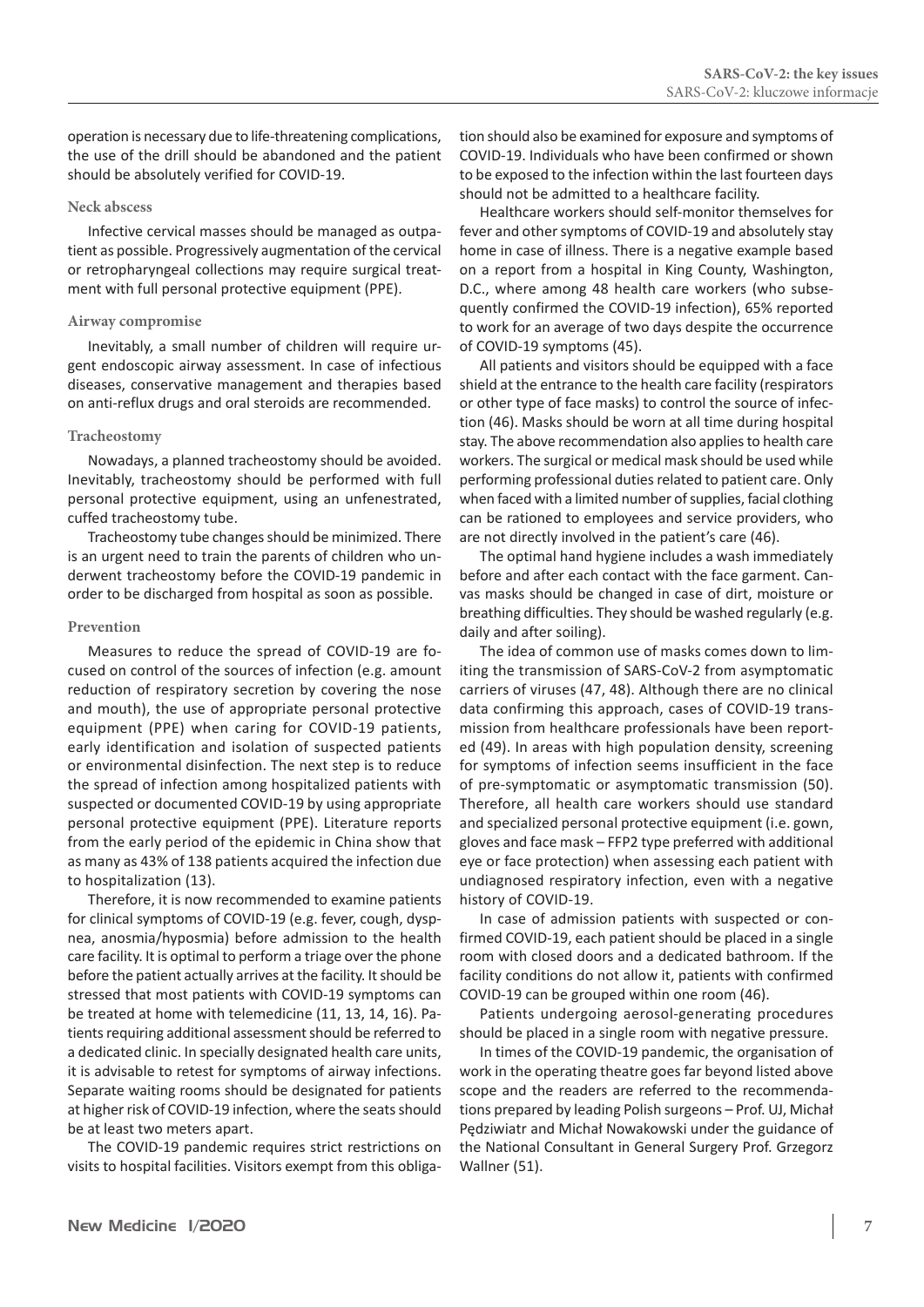### **Conclusions**

- 1. The transmission mechanisms of SARS-CoV-2 are not explicitly and precisely tested. The spread of the virus from human to human occurs mainly through respiratory drops resembling the spread of influenza.
- 2. For symptomatic infections, their spectrum ranges from mild to critical, with the indication that most infections are not of a severe type. The number of cases of absence or mild pneumonia is about 81%.
- 3. Molecular tests which detect the SARS-CoV-2 virus RNA are currently recommend.
- 4. COVID-19 rapid direct SARS-CoV-2 antigen or indirect antibody detection tests are a necessary alternative diagnostic aid. So are lung CT and LUS.
- 5. Recommendation for paediatric ENT surgical procedures are collected in a large document of The In-

ternational Paediatric Otolaryngology Group (IPOG) statement published on the 14<sup>th</sup> of April 2020.

- 6. A key element in the care of patients with suspected or documented COVID-19 is to reduce the transmission of SARS-CoV-2. This includes universal source control, early identification and isolation of suspected patients, use of appropriate personal protective equipment (PPE) and environmental disinfection.
- 7. Personnel involved in aerosol generating procedures should be fitted with N95 respirators. The CDC allows using surgical masks only in case of lack of professional equipment.
- 8. Although currently the number of new infections is decreasing in some regions, the COVID-19 epidemic is still ongoing.

#### **Conflict of interest Konflikt interesów**

None Brak konfliktu interesów

#### **Correspondence Adres do korespondencji**

\*Lidia Zawadzka-Głos Klinika Otolaryngologii Dziecięcej Warszawski Uniwersytet Medyczny ul. Żwirki i Wigury 63A 02-091 Warszawa, Polska tel.: +48 (22) 317-97-21 laryngologia@spdsk.edu.pl

#### **References/Piśmiennictwo**

- 1. Zhu N, Zhang D, Wang W et al.; China Novel Coronavirus Investigating and Research Team: A novel coronavirus from patients with pneumonia in China, 2019. N Engl J Med 2020; 382: 727-733.
- 2. WHO Director-General's opening remarks at the media briefing on COVID-19 – 11 March 2020. World Health Organization (WHO) website; https://www.who. int/dg/speeches/detail/who-director-general-s-opening-remarks-at-the-mediabriefing-on-covid-19---11-march-2020. Published March 11, 2020 (data dostępu: 23.03.2020).
- 3. van Doremalen N, Bushmaker T, Morris DH et al.: Aerosol and surface stability of SARS-CoV-2 as compared with SARS-CoV-1. N Engl J Med 2020; 382:1564-1567.
- 4. Ong SWX, Tan YK, Chia PY et al.: Air, surface environmental, and personal protective equipment contamination by severe acute respiratory syndrome coronavirus 2 (SARS-CoV-2) from a symptomatic patient. JAMA 2020; 323(16): 1610-1612.
- 5. Kwok YL, Gralton J, McLaws ML: Face touching: a frequent habit that has implications for hand hygiene. Am J Infect Control 2015; 43: 112-114.
- 6. Wang W, Xu Y, Gao R et al.: Detection of SARS-CoV-2 in different types of clinical specimens. JAMA 2020; 323(18): 1843-1844.
- 7. Kampf G, Todt D, Pfaender S et al.: Persistence of coronaviruses on inanimate surfaces and their inactivation with biocidal agents. J Hosp Infect 2020; 104: 246-251.
- 8. Li Q, Guan X, Wu P et al.: Early transmission dynamics in Wuhan, China, of novel coronavirus-infected pneumonia. N Engl J Med 2020; 382(13): 1199-1207.
- 9. Wang W, Tang J, Wei F: Updated understanding of the outbreak of 2019 novel coronavirus (2019-nCoV) in Wuhan, China. J Med Virol 2020; 92(4): 441-447.
- 10. Ren LL, Wang YM, Wu ZQ et al.: Identification of a novel coronavirus causing severe pneumonia in human: a descriptive study. Chinese Med J 2020; 133(9): 1015-1024.
- 11. Huang C, Wang Y, Li X et al.: Clinical features of patients infected with 2019 novel coronavirus in Wuhan, China. Lancet 2020; 395(10223): 497-506.
- 12. Carlos WG, Dela Cruz CS, Cao B et al.: Novel Wuhan (2019-nCoV) coronavirus. Am J Respir Crit Care Med 2020; 201(4): 7-8.
- 13. Wang D, Hu B, Hu Ch et al.: Clinical characteristics of 138 hospitalized patients with 2019 novel coronavirus-infected pneumonia in Wuhan, China. JAMA 2020; 323(11): 1061-1069.
- 14. Chen N, Zhou M, Dong X et al.: Epidemiological and clinical characteristics of 99 cases of 2019 novel coronavirus pneumonia in Wuhan, China: a descriptive study. Lancet 2020; 395: 507-513.
- 15. Holshue ML, DeBolt C, Lindquist S et al.: First case of 2019 novel coronavirus in the United States. N Engl J Med 2020; 382(10): 929-936.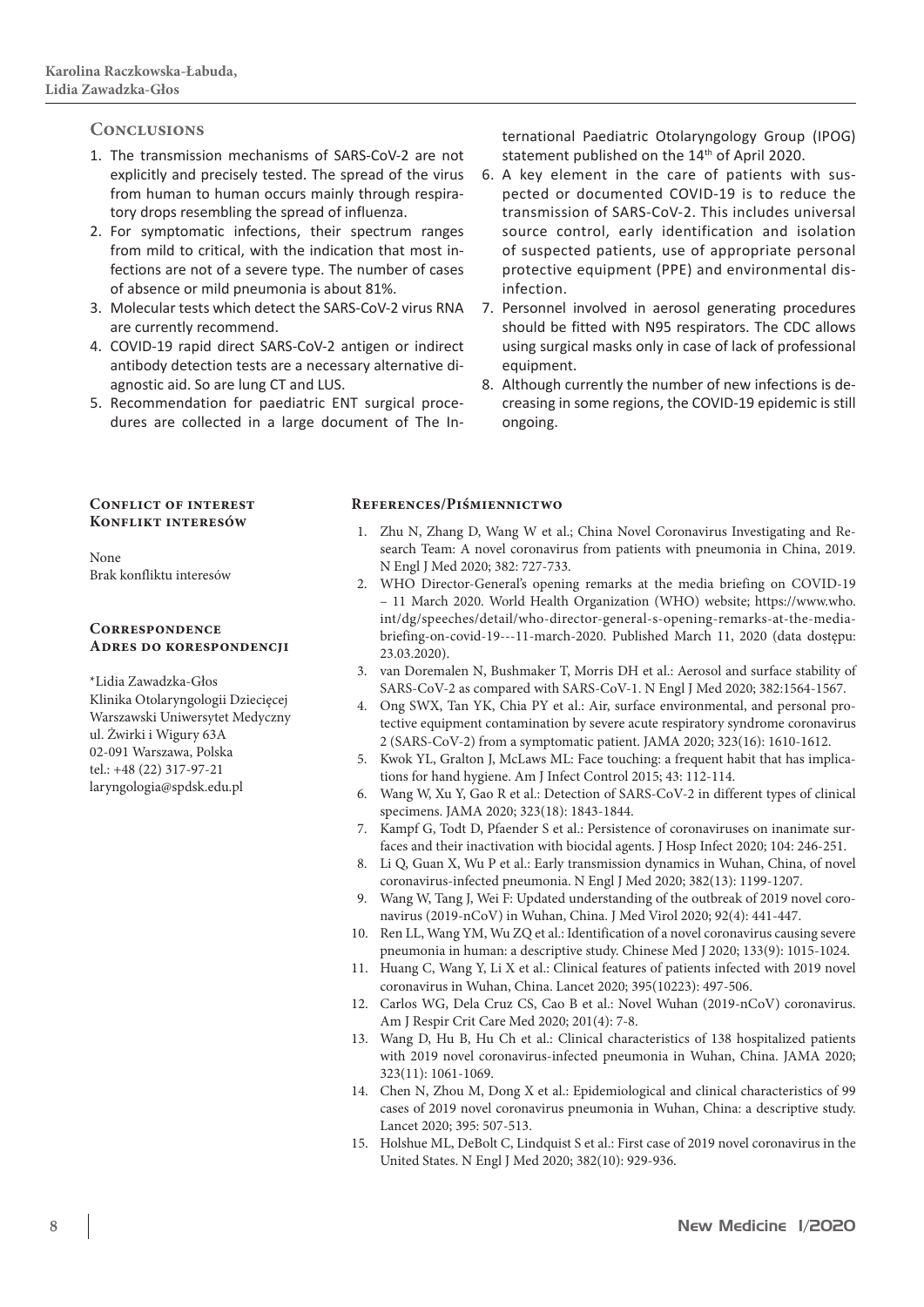- 16. Chan JF, Yuan S, Kok K-H et al.: A familial cluster of pneumonia associated with the 2019 novel coronavirus indicating person-to-person transmission: a study of a family cluster. Lancet 2020; 395(10223): 514.
- 17. Epidemiology Working Group for NCIP Epidemic Response, Chinese Center for Disease Control and Prevention: The epidemiological characteristics of an outbreak of 2019 novel coronavirus diseases (COVID-19) in China. Zhonghua Liu Xing Bing Xue Za Zhi 2020; 41(2): 145-151.
- 18. Guan W-J, Ni Z-Y, Hu Y et al.: Clinical characteristics of 2019 novel coronavirus infection in China. N Engl J Med 2020; 382: 1708-1720.
- 19. Wei M, Yuan J, Liu Y et al.: Novel coronavirus infection in hospitalized infants under 1 year of age in China. JAMA 2020; 323(13): 1313-1314.
- 20. Wu Z, McGoogan JM: Characteristics of and Important Lessons From the Coronavirus Disease 2019 (COVID-19) Outbreak in China: Summary of a Report of 72 314 Cases From the Chinese Center for Disease Control and Prevention. JAMA 2020 Feb 24. doi: 10.1001/jama.2020.2648. Online ahead of print.
- 21. Chen H, Guo J, Wang Ch et al.: Clinical characteristics and intrauterine vertical transmission potential of COVID-19 infection in nine pregnant women: a retrospective review of medical records. Lancet 2020; 395(10226): 809-815.
- 22. European Commission: EU Recommendations for testing strategies. 2020; https:// ec.europa.eu/info/sites/info/files/covid19\_eu\_recommendations\_on\_testing\_strategies\_v2.pdf.
- 23. Cascella M, Rajnik M, Cuomo A et al.: Features, Evaluation and Treatment Coronavirus (COVID-19) (Updated 2020 Mar 20). StatPearls (Internet). Treasure Island (FL): StatPearls Publishing; 2020 Jan; https://www.ncbi.nlm.nih.gov/books/NBK554776/.
- 24. Official Journal of the European Union 2009/108/EC: Commission Decision of 3 February 2009 amending Decision 2002/364/EC on common technical specifications for *in vitro* –diagnostic medical devices (notified under document number C(2009) 565); https://eur-lex.europa.eu/eli/dec/2009/108(1)/oj.
- 25. European Centre for Disease Prevention and Control: An overview of the rapid test situation for COVID-19 diagnosis in the EU/EEA. 1 April 2020. Stockholm: ECDC; 2020.
- 26. Yan L, Liming X: Coronavirus Disease 2019 (COVID-19): Role of Chest CT in Diagnosis and Management. Am J Roentgenology 2020; 214: 1280-1286.
- 27. Ai T, Yang Z, Hou H et al.: Correlation of chest CT and RT-PCR testing in coronavirus disease 2019 (COVID-19) in China: a report of 1014 cases. Radiology 2020: 200642.
- 28. Fang Y, Zhang H, Xie J et al.: Sensitivity of chest CT for COVID-19: comparison to RT-PCR. Radiology 2020: 200432.
- 29. Kanne JP: Chest CT findings in 2019 novel coronavirus (2019-nCoV) infections from Wuhan, China: key points for the radiologist. Radiology 2020 Feb 4. DOI: https://doi.org/10.1148/radiol.2020200241.
- 30. Hope MD, Raptis CA: Chest Computed Tomography for Detection of Coronavirus Disease 2019 (COVID-19): Don't Rush the Science. Ann Intern Med 2020; M20-1382.
- 31. Yoon SH, Lee KH, Kim J et al.: Chest radiographic and CT findings of the 2019 novel coronavirus disease (COVID‐19): analysis of nine patients treated in Korea. Korean J Radiol 2020; 21: 494-500.
- 32. Soldati G, Smargiassi A, Inchingolo R et al.: Is There a Role for Lung Ultrasound During the COVID‐19 Pandemic? J of Ultrasound in Medicine 2020. DOI: https:// doi.org/10.1002/jum.15284.
- 33. Poggiali E, Dacrema A, Bastoni D et al.: Letter to the Editor: Can Lung US Help Critical Care Clinicians in the Early Diagnosis of Novel Coronavirus (COVID-19) Pneumonia? Radiology; Published Online 2020 March 13. DOI: https://doi.org/10.1148/ radiol.2020200847.
- 34. Buonsenso D, Pata D, Chiaretti A: COVID-19 outbreak: less stethoscope, more ultrasound. Lancet 20 March 2020. DOI: https://doi.org/10.1016/S2213-2600(20)30120-X.
- 35. GOV.UK: COVID-19: investigation and initial clinical management of possible cases – 24 March 2020; https://www.gov.uk/government/publications/wuhannovel-coronavirus-initial-investigation-of-possiblecases/investigation-and-initial-clinical-management-of-possible-cases-of-wuhan-novel-coronavirus-wncovinfection#criteria.